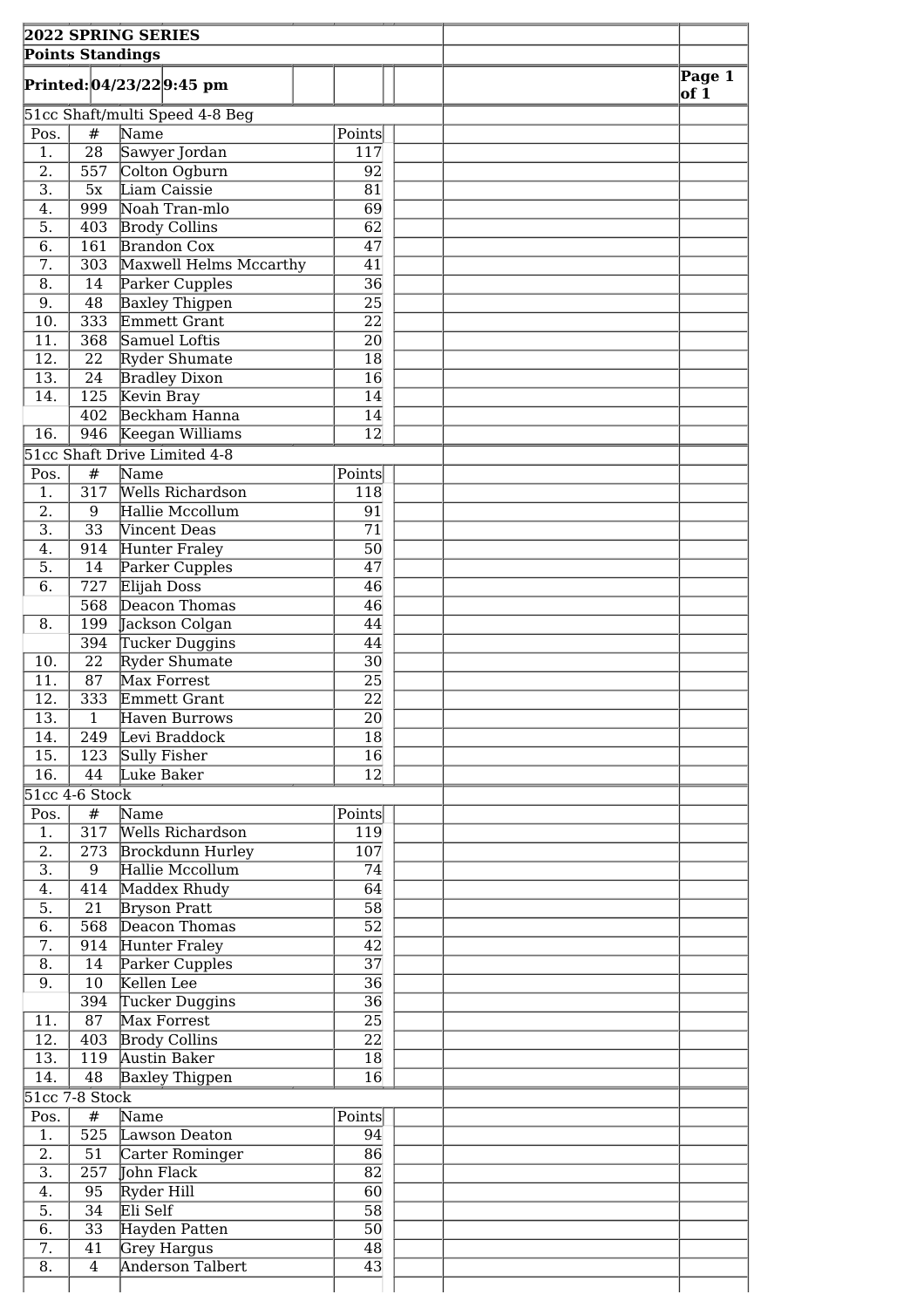| 10.                                    |                                | 983 Shane Howard                        | 39                  |  |  |
|----------------------------------------|--------------------------------|-----------------------------------------|---------------------|--|--|
|                                        |                                | 110 James Dellinger                     | $\overline{36}$     |  |  |
| $\overline{11}$ .                      |                                | 214 Mckinley Thomas                     | $\overline{33}$     |  |  |
| $\overline{12}$ .                      |                                | 724 Ranger Rasmussen                    | $\overline{31}$     |  |  |
| $\overline{13}$ .                      | $\overline{18}$                | <b>Bentley Ogburn</b>                   | $\overline{29}$     |  |  |
| 14.                                    | $\overline{1}$                 | Raylan Baker                            | $\overline{26}$     |  |  |
| 15.                                    |                                | 222 Aiden Sage                          | $\overline{25}$     |  |  |
|                                        |                                | 820 Ben Ledford                         | $\overline{25}$     |  |  |
| $\overline{17}$ .                      |                                | 703 Chris Scott                         | $\overline{24}$     |  |  |
| 18.                                    |                                | 228 Rocky Hager                         | $\overline{22}$     |  |  |
|                                        |                                | 724 Jonathan Williams                   | $\overline{22}$     |  |  |
| 20.                                    |                                | 127 Ryder Billick                       | $\overline{18}$     |  |  |
| $\overline{21}$ .                      |                                | 557 Krue Russell                        | $\overline{16}$     |  |  |
| $\overline{22}$ .                      |                                | 918 Conner Fisher                       | $\overline{13}$     |  |  |
| $\overline{23}$ .                      | $\overline{12}$                | Mason Hall                              | $\overline{12}$     |  |  |
|                                        |                                |                                         | $\overline{12}$     |  |  |
|                                        |                                | 115 Briggs Throckmortin                 |                     |  |  |
| 25.                                    | 10                             | Kaiden Southers                         | $\overline{11}$     |  |  |
| $\overline{26}$ .                      | $\overline{54}$                | Rylan Tate                              | $\overline{10}$     |  |  |
|                                        | 814                            | <b>Weston Alaimo</b>                    | $\overline{10}$     |  |  |
| 28.                                    |                                | 118/ Oakley Throckmorton                | $\overline{9}$      |  |  |
| 29.                                    | 88                             | Aven Dellinger                          | $\overline{8}$      |  |  |
|                                        | $\overline{3}$                 | Elijah Kauffman                         | $\overline{\bf 8}$  |  |  |
|                                        | 84                             | Taxon Baucom                            | $\overline{8}$      |  |  |
| 32.                                    | $\overline{7}$                 | Cruz Baker                              | $\overline{6}$      |  |  |
|                                        | 161                            | <b>Brandon Cox</b>                      | $\overline{6}$      |  |  |
| 34.                                    | 360                            | Parker Horton                           | $\overline{5}$      |  |  |
| $\overline{35}$ .                      | 94                             | Nash Braddock                           | $\overline{3}$      |  |  |
| $\overline{36}$ .                      | 167                            | Patrick Watts                           | $\overline{2}$      |  |  |
| $\overline{37}$ .                      | 8                              | Tanner Miller                           | $\overline{1}$      |  |  |
|                                        |                                | 51cc Open 4-8 Stock                     |                     |  |  |
| Pos.                                   | $\#$                           | Name                                    | Points              |  |  |
| 1.                                     | $\overline{51}$                | Carter Rominger                         | 99                  |  |  |
| 2.                                     | 525                            | Lawson Deaton                           | $\overline{94}$     |  |  |
| $\overline{3}$ .                       | 317                            | <b>Wells Richardson</b>                 | $\overline{73}$     |  |  |
| 4.                                     | 95                             | Ryder Hill                              | $\overline{62}$     |  |  |
| $\overline{5}$ .                       | 257                            | <b>John Flack</b>                       | $\overline{58}$     |  |  |
|                                        |                                |                                         |                     |  |  |
|                                        |                                |                                         |                     |  |  |
| $\overline{6}$ .                       | $\overline{33}$                | Hayden Patten                           | $\overline{50}$     |  |  |
| 7.                                     |                                | 273 Brockdunn Hurley                    | 42                  |  |  |
| $\overline{8}$ .                       |                                | 983 Shane Howard                        | $\overline{37}$     |  |  |
| 9.                                     |                                | 214 Mckinley Thomas                     | $\overline{34}$     |  |  |
| 10.                                    |                                | 724 Ranger Rasmussen                    | $\overline{33}$     |  |  |
| 11.                                    |                                | 703 Chris Scott                         | $\overline{32}$     |  |  |
| $\overline{12}$ .                      | $\overline{41}$                | Grey Hargus                             | $\overline{28}$     |  |  |
| $\overline{13}$ .                      |                                | 414 Maddex Rhudy                        | $\overline{25}$     |  |  |
| 14.                                    | $\overline{1}$                 | Raylan Baker                            | $\overline{24}$     |  |  |
|                                        |                                | 820 Ben Ledford                         | $\overline{24}$     |  |  |
|                                        | $\overline{34}$                | Eli Self                                | $\overline{24}$     |  |  |
| 17.                                    |                                | 110 James Dellinger                     | $\overline{23}$     |  |  |
| $\overline{18}$ .                      |                                | 222 Aiden Sage                          | $\overline{22}$     |  |  |
| $\overline{19}$ .                      | 724                            | Jonathan Williams                       | $\overline{20}$     |  |  |
|                                        |                                | 228 Rocky Hager                         | $\overline{20}$     |  |  |
|                                        |                                | 127 Ryder Billick                       | 20                  |  |  |
| 22.                                    | $\overline{12}$                | Mason Hall                              | $\overline{18}$     |  |  |
| $\overline{23}$ .                      | 94                             | Nash Braddock                           | $\overline{16}$     |  |  |
|                                        | 87                             | Max Forrest                             | $\overline{16}$     |  |  |
| 25.                                    | 557                            | <b>Krue Russell</b>                     | $\overline{15}$     |  |  |
|                                        | $\overline{4}$                 | <b>Anderson Talbert</b>                 | $\overline{15}$     |  |  |
|                                        | 10                             | Kaiden Southers                         | $\overline{15}$     |  |  |
| 28.                                    | 48                             |                                         | $\overline{14}$     |  |  |
|                                        |                                | <b>Baxley Thigpen</b>                   |                     |  |  |
|                                        |                                | 814 Weston Alaimo                       | $\overline{14}$     |  |  |
| 30.                                    | 21                             | <b>Bryson Pratt</b>                     | $\overline{12}$     |  |  |
|                                        |                                | 115 Briggs Throckmortin                 | $\overline{12}$     |  |  |
| 32.                                    |                                | 918 Conner Fisher                       | $\overline{11}$     |  |  |
|                                        | $\overline{28}$                | Sawyer Jordan                           | $\overline{11}$     |  |  |
| 34.                                    | 10                             | Kellen Lee                              | $\overline{8}$      |  |  |
| $\overline{35}$ .<br>$\overline{36}$ . | $\overline{3}$<br>$\mathbf{1}$ | Elijah Kauffman<br><b>Haven Burrows</b> | 7<br>$\overline{6}$ |  |  |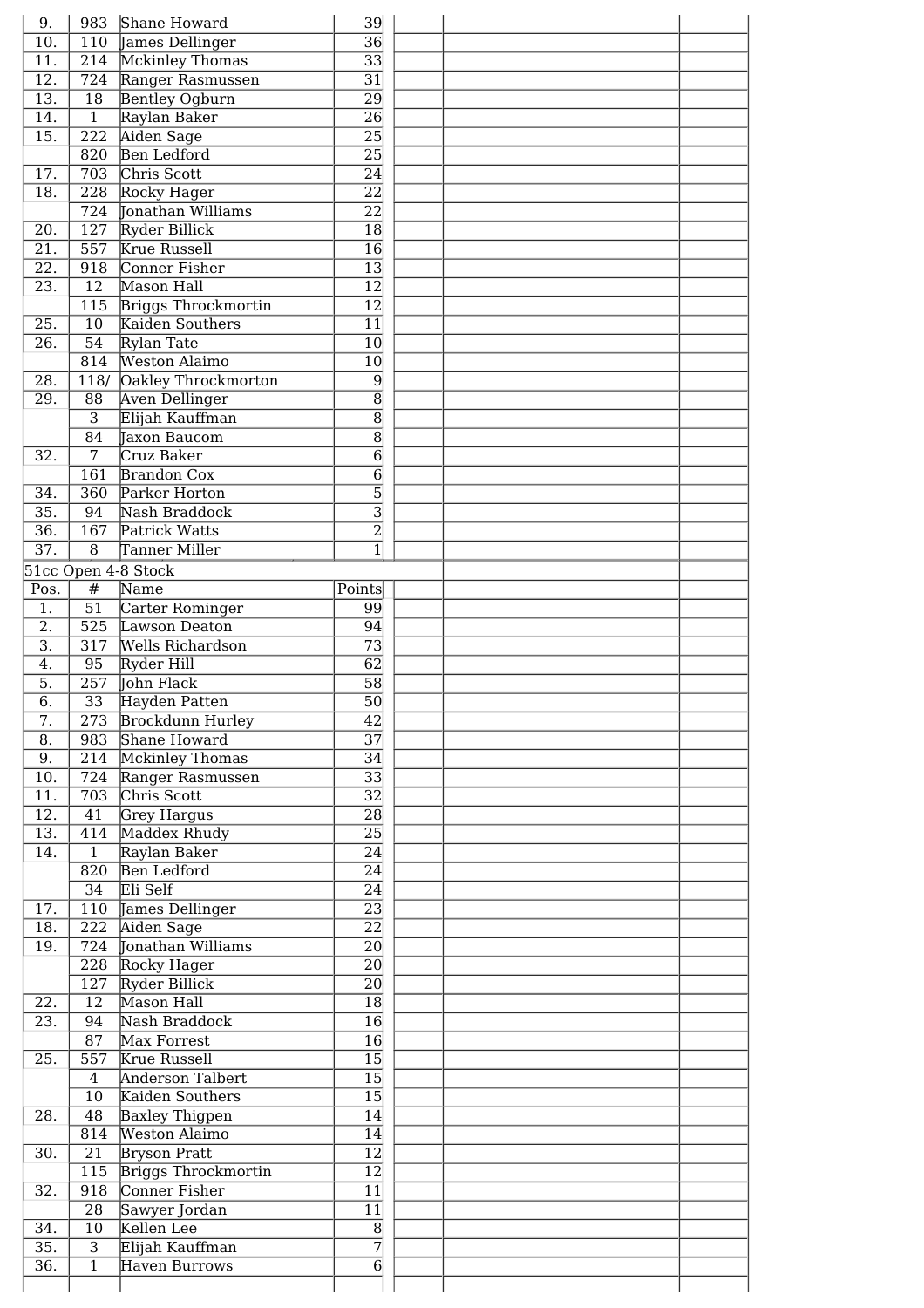| 37.               | 88               | Aven Dellinger          | $\overline{5}$                   |  |
|-------------------|------------------|-------------------------|----------------------------------|--|
| $\overline{38}$ . | 84               | Taxon Baucom            | $\overline{2}$                   |  |
|                   |                  |                         |                                  |  |
| 39.               | 167              | Patrick Watts           | $\mathbf{1}$<br>$\overline{1}$   |  |
|                   | 119              | Austin Baker            |                                  |  |
|                   | 8                | Tanner Miller           | $\overline{1}$<br>$\overline{1}$ |  |
|                   | $\overline{360}$ | Parker Horton           |                                  |  |
|                   |                  | 65cc D 6-11 (beginner)  |                                  |  |
| Pos.              | $\#$             | Name                    | Points                           |  |
| 1.                | $\overline{39}$  | <b>Brantley King</b>    | 110                              |  |
| $\overline{2}$ .  | 337              | Grayson Splendore       | 100                              |  |
| $\overline{3}$ .  | 740              | Corbin Dillard          | 76                               |  |
| 4.                | 18               | Bentley Ogburn          | $\overline{72}$                  |  |
| 5.                | 161              | <b>Brandon Cox</b>      | 60                               |  |
| 6.                | 110              | James Dellinger         | 44                               |  |
|                   | 44               | Brayden Cox             | 44                               |  |
| 8.                | $\overline{703}$ | Chris Scott             | 40                               |  |
| $\overline{9}$ .  | $\overline{360}$ | Parker Horton           | $\overline{38}$                  |  |
| 10.               | $\overline{88}$  | Aven Dellinger          | $\overline{34}$                  |  |
| 11.               | $\overline{7}$   | Taylor Hefner           | $\overline{30}$                  |  |
| 12.               | $\overline{52}$  | Easton Wakeland         | 25                               |  |
| $\overline{13}$ . | $\overline{10}$  | Ava Strader             | 15                               |  |
| $65cc$ 7-9        |                  |                         |                                  |  |
| Pos.              | #                | Name                    | Points                           |  |
| 1.                | 195              | <b>Braeden Stimpson</b> | 108                              |  |
| $\overline{2}$ .  | 337              | Grayson Splendore       | 86                               |  |
| $\overline{3}$ .  | 8                | <b>Weston Mccollum</b>  | 84                               |  |
| $\overline{4}$ .  |                  |                         | $\overline{66}$                  |  |
|                   | $\overline{39}$  | <b>Brantley King</b>    |                                  |  |
| $\overline{5}$ .  | $\overline{3}$   | Ty Walser               | 60                               |  |
| 6.                | $\overline{2}$   | Clifton Shumate         | $\overline{57}$                  |  |
| 7.                | $\overline{33}$  | Hayden Patten           | 50                               |  |
| $\overline{8}$ .  | $\overline{18}$  | Aiden Kertzie           | 44                               |  |
| $\overline{9}$ .  | $\overline{95}$  | Ryder Hill              | $\overline{37}$                  |  |
| 10.               | $\overline{360}$ | Parker Horton           | $\overline{34}$                  |  |
| 11.               | 110              | James Dellinger         | $\overline{26}$                  |  |
| $\overline{12}$ . | 703              | Chris Scott             | $\overline{24}$                  |  |
| 13.               | $\overline{52}$  | Easton Wakeland         | 18                               |  |
| $\overline{14}$ . | $\overline{254}$ | Troy Haenschen          | $\overline{16}$                  |  |
|                   | 514              | Mason Thompson          | $\overline{16}$                  |  |
| 65cc 10-11        |                  |                         |                                  |  |
| Pos.              | #                | Name                    | Points                           |  |
| 1.                | 128              | Diesel Diaz             | 104                              |  |
| $\overline{2}$ .  | $\overline{23}$  | Kolton Kinlaw           | 88                               |  |
| $\overline{3}$ .  | 308              | Cy Cooper               | 55                               |  |
| 4.                | 45               | Levi James              | 45                               |  |
| 5.                | 111              | Caleb Colgan            | 36                               |  |
| 6.                | $\overline{1}$   | Travis W. Duggins Jr    | $\overline{25}$                  |  |
|                   | 329              | Mason Baker             | 25                               |  |
| 8.                | 24               | Conner Miller           | 22                               |  |
| 9.                | 91               |                         | 20                               |  |
|                   |                  | Alstin Fraley           |                                  |  |
| 10.               | 10               | Ava Strader             | 18                               |  |
| 11.               | $\overline{1}$   | Grayson Jones           | 16                               |  |
|                   |                  | 65cc Unlimited 7-11     |                                  |  |
| Pos.              | #                | Name                    | Points                           |  |
| 1.                | 195              | Braeden Stimpson        | 97                               |  |
| 2.                | $\overline{23}$  | Kolton Kinlaw           | $\overline{82}$                  |  |
|                   | 128              | Diesel Diaz             | $\overline{82}$                  |  |
| 4.                | 8                | Weston Mccollum         | 76                               |  |
| 5.                | $\overline{3}$   | Ty Walser               | $\overline{66}$                  |  |
| 6.                | $\overline{2}$   | Clifton Shumate         | $\overline{55}$                  |  |
| 7.                | $\overline{18}$  | Aiden Kertzie           | 50                               |  |
| $\overline{8}$ .  | $\overline{45}$  | Levi James              | $\overline{34}$                  |  |
| 9.                | $\overline{329}$ | Mason Baker             | $\overline{25}$                  |  |
| 10.               | $\overline{1}$   | Grayson Jones           | $\overline{22}$                  |  |
| 11.               | 91               | <b>Alstin Fraley</b>    | 14                               |  |
|                   | 337              | Grayson Splendore       | 14                               |  |
| 13.               | 308              | Cy Cooper               | 13                               |  |
|                   | 514              | Mason Thompson          | $\overline{13}$                  |  |
|                   |                  |                         |                                  |  |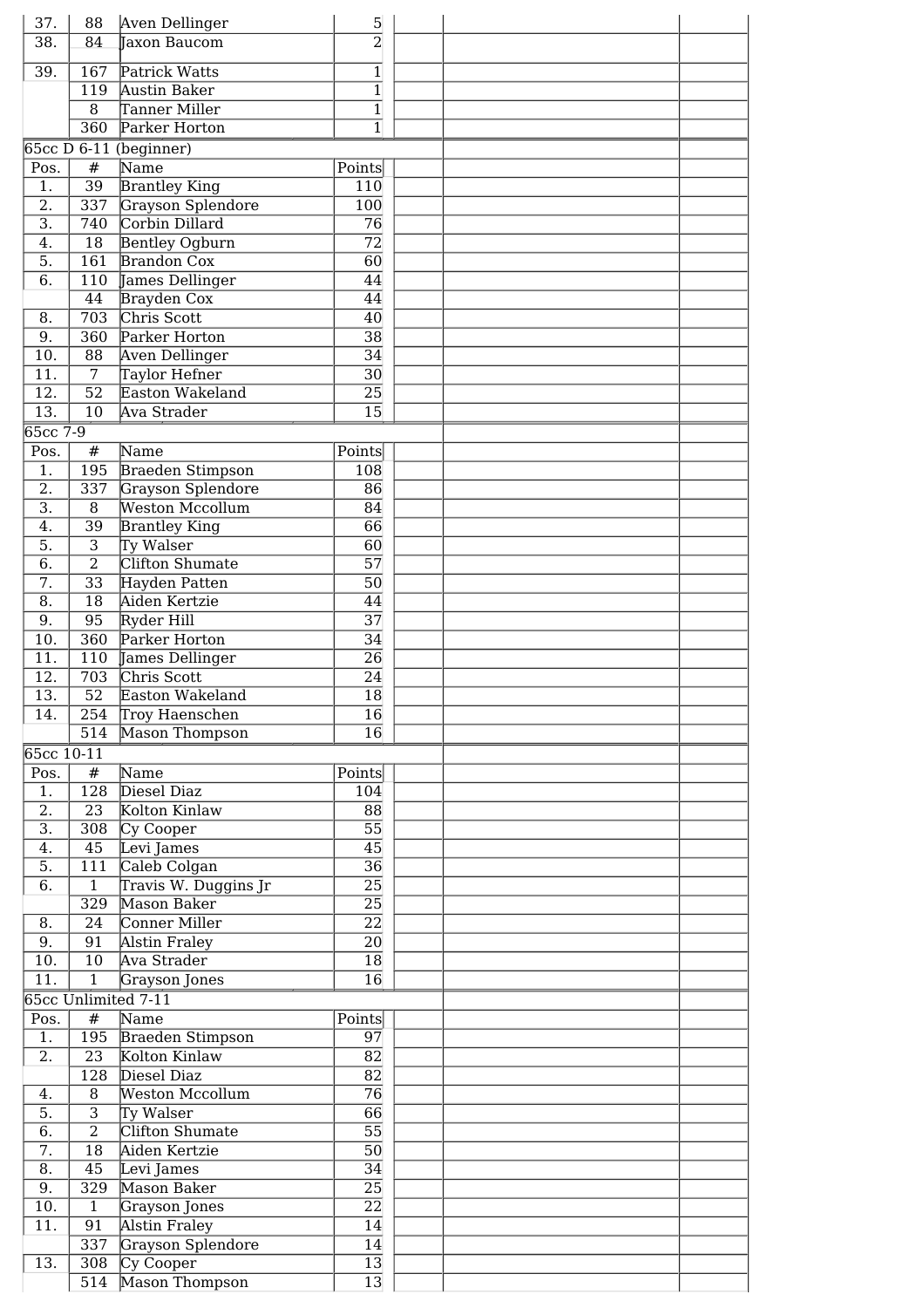| 15.                                    |                        | 161 Brandon Cox             | 11                    |  |
|----------------------------------------|------------------------|-----------------------------|-----------------------|--|
|                                        |                        | 85cc D (beginner) 9-15      |                       |  |
| Pos.                                   | #                      | Name                        | Points                |  |
| 1.                                     | $\overline{10}$        | Ethan Oneal                 | 105                   |  |
| $\overline{2}$ .                       | 9/                     | Tyler Good                  | $\overline{82}$       |  |
| $\overline{3}$ .                       | $\overline{28}$        | Colten Hager                | $\overline{78}$       |  |
| $\overline{4}$ .                       | $\overline{76}$        | Nathan Quick                | $\overline{76}$       |  |
| $\overline{5}$ .                       | 24                     | Mark Andrews                | $\overline{70}$       |  |
| $\overline{6}$ .                       | 899                    | Josh Owens                  | $\overline{65}$       |  |
| $\overline{7}$ .                       | 413                    | Duncan Sykes                | $\overline{61}$       |  |
| $\overline{8}$ .                       | 118                    | <b>Bleu Pendergrass</b>     | $\overline{48}$       |  |
| $\overline{9}$ .                       | 27/                    | Cameron Faulkner            | $\overline{42}$       |  |
| $\overline{10}$ .                      | 308                    | Cy Cooper                   | $\overline{38}$       |  |
| $\overline{11}$ .                      | 5                      | Fernando Lizano             | $\overline{37}$       |  |
| $\overline{12}$ .                      | $\overline{27}$        | Dawson Meador               | $\overline{34}$       |  |
| $\overline{13}$ .                      | 609                    | Jade Watkins                | $\overline{30}$       |  |
| $\overline{14}$ .                      | $\overline{45}$        | Levi James                  | $\overline{27}$       |  |
| $\overline{15}$ .                      | 127                    | Tanner Irvan                | $\overline{25}$       |  |
|                                        |                        |                             | $\overline{20}$       |  |
| $\overline{16}$ .<br>$\overline{17}$ . | 301                    | Dylan Mitchem               | $\overline{18}$       |  |
|                                        | 9x                     | Avery Cox                   |                       |  |
|                                        | $\overline{11}$        | Colton Oneal                | $\overline{18}$       |  |
| 19.                                    | 14                     | Cameron Cox                 | $\overline{16}$       |  |
| $\overline{20}$ .                      | $\overline{7}$         | <b>Brady Lauffenburger</b>  | $\overline{14}$       |  |
| $\overline{21}$ .                      | 617                    | Jacob Kendrick              | $\overline{12}$       |  |
| $\overline{22}$ .                      | $\overline{378}$       | <b>Ryder Neely</b>          | $\overline{11}$       |  |
| $\overline{23}$ .                      | $\overline{28/}$       | <b>Billie Grace Powers</b>  | $\overline{9}$        |  |
| 85cc 9-11                              |                        |                             |                       |  |
| Pos.                                   | #                      | Name                        | Points                |  |
| 1.                                     | $\overline{33}$        | Whitt Deas                  | 117                   |  |
| $\overline{2}$ .                       | $\overline{17}$        | James Haltom                | 101                   |  |
| $\overline{3}$ .                       | $\overline{28}$        | Colten Hager                | $\overline{85}$       |  |
| $\overline{4}$ .                       | 27/                    | Cameron Faulkner            | $\overline{73}$       |  |
| $\overline{5}$ .                       | $\overline{118}$       | <b>Bleu Pendergrass</b>     | $\overline{62}$       |  |
| $\overline{6}$ .                       | $\overline{308}$       | Cy Cooper                   | $\overline{52}$       |  |
| $\overline{7}$ .                       | 752                    | Caulen French               | $\overline{44}$       |  |
| $\overline{8}$ .                       | $\mathbf{1}$           | Travis W. Duggins Jr        | $\overline{25}$       |  |
| 9.                                     | $\overline{54}$        | Khayden Brown               | $\overline{22}$       |  |
| 10.                                    | 24                     | Conner Miller               | 20                    |  |
| 11.                                    | 45                     | Levi James                  | $\overline{16}$       |  |
|                                        | 85cc 12-15             |                             |                       |  |
| Pos.                                   | $\#$                   | Name                        | Points                |  |
| 1.                                     | 116                    | Kenny Olsen                 | $\overline{122}$      |  |
| $\overline{2}$ .                       | 15                     | Cooper Rominger             | $\overline{96}$       |  |
| $\overline{3}$ .                       | $\overline{76}$        | Nathan Quick                | $\overline{59}$       |  |
| $\overline{4}$ .                       | 333                    | <b>Anthony Quiroz</b>       | $\overline{49}$       |  |
|                                        |                        | Allden Umberger             |                       |  |
| $\overline{5}$ .                       | 73                     |                             | $\overline{45}$       |  |
| $\overline{6}$ .                       | 84                     | <b>Wesley Hospedales</b>    | $\overline{44}$       |  |
|                                        | 19                     | <b>Blake Cox</b>            | $\overline{44}$       |  |
| $\overline{8}$ .                       | $\overline{7}$         | <b>Brady Lauffenburger</b>  | $\overline{41}$       |  |
| $\overline{9}$ .                       | $\overline{55}$        | Colby Snow                  | $\overline{40}$       |  |
|                                        |                        | Dylan Mitchem               | $\overline{32}$       |  |
| $\overline{10}$ .                      | 301                    |                             |                       |  |
| 11.                                    | 44                     | Nicholas Johnson            | $\overline{25}$       |  |
| $\overline{12}$ .                      | 83                     | Aiden Champion              | $\overline{22}$       |  |
| $\overline{13}$ .                      | 17/                    | Dawson Way                  | $\overline{20}$       |  |
|                                        | $\overline{19}$        | Bo H. Talbert               | $\overline{20}$       |  |
| 15.                                    | 127                    | Tanner Irvan                | $\overline{15}$       |  |
| $\overline{16}$ .                      | 88                     | Jillian Money               | $\overline{14}$       |  |
| $\overline{17}$ .                      |                        | 124 Brayden Hughett         | $\overline{12}$       |  |
|                                        |                        |                             |                       |  |
|                                        |                        | Unlimited Mini 9-13 Open    |                       |  |
| Pos.                                   | $\#$                   | Name                        | Points                |  |
| 1.                                     | 15                     | Cooper Rominger             | 110                   |  |
| $\overline{2}$ .                       | $\overline{33}$        | Whitt Deas                  | $\overline{81}$       |  |
| $\overline{3}$ .                       | $\overline{17}$        | James Haltom                | $\overline{77}$       |  |
| 4.                                     | 899                    | Josh Owens                  | 54                    |  |
| $\overline{5}$ .                       | 617                    | Carson Bullin               | $\overline{50}$       |  |
| $\overline{6}$ .<br>$\overline{7}$ .   | 752<br>$\overline{55}$ | Caulen French<br>Colby Snow | 44<br>$\overline{42}$ |  |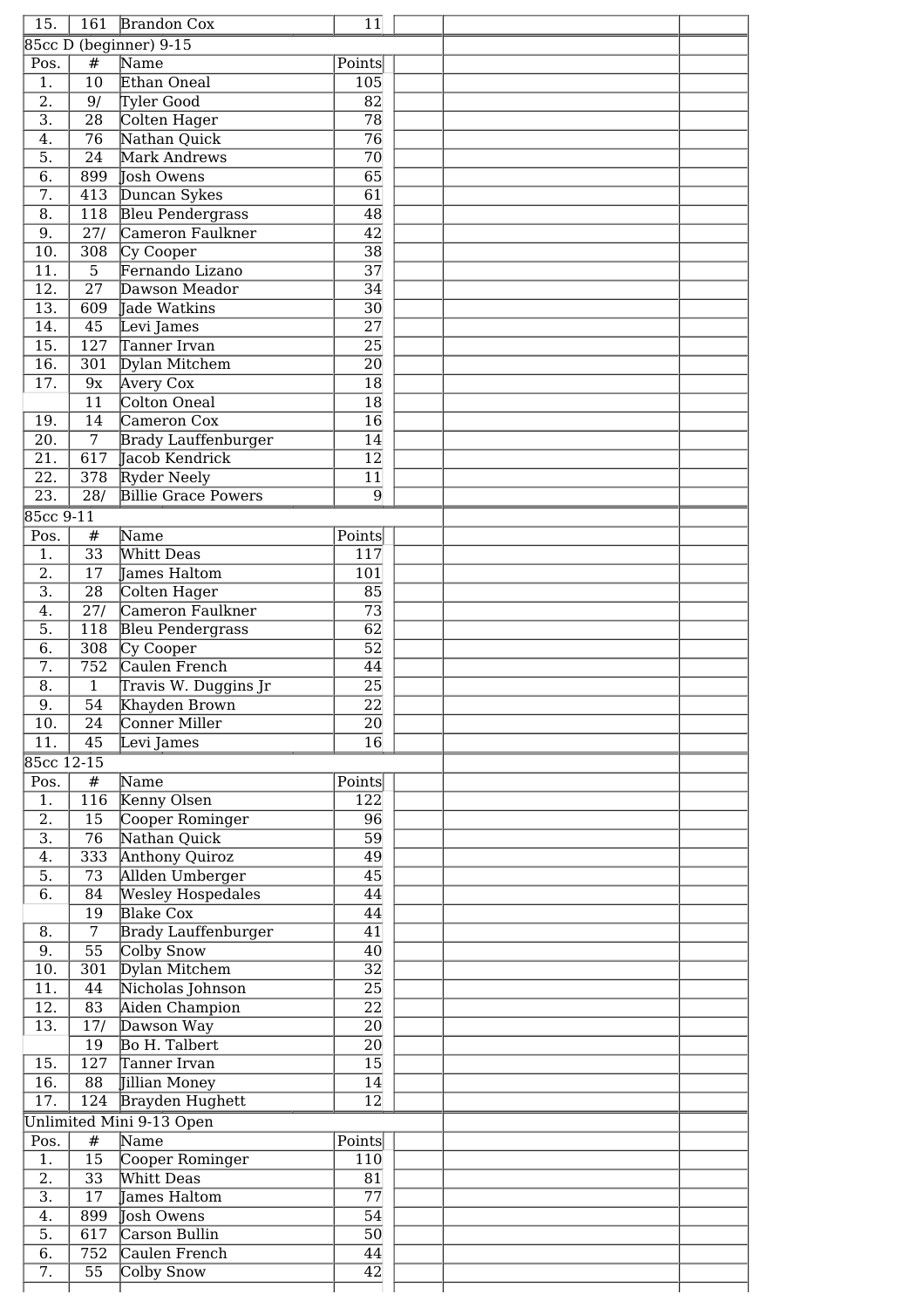| 8.                | 88                | Jillian Money              | 36              |  |  |
|-------------------|-------------------|----------------------------|-----------------|--|--|
| $\overline{9}$ .  | $\overline{10}$   | Ethan Oneal                | $\overline{34}$ |  |  |
| 10.               | 9x                | Avery Cox                  | 30              |  |  |
| 11.               | 94                | Madison Duggins            | 24              |  |  |
| 12.               | $\overline{83}$   | Aiden Champion             | $\overline{22}$ |  |  |
| $\overline{13}$ . | $\overline{54}$   | Khayden Brown              | $\overline{20}$ |  |  |
| 14.               | 9                 | <b>Wyatt Colley</b>        | $\overline{18}$ |  |  |
|                   |                   |                            |                 |  |  |
| 15.               | $\overline{24}$   | Conner Miller              | 14              |  |  |
|                   | 17/               | Dawson Way                 | 14              |  |  |
| 17.               | 124               | <b>Brayden Hughett</b>     | 11              |  |  |
| 18.               | 27                | Dawson Meador              | $\overline{9}$  |  |  |
|                   |                   | Super Mini 12-15 Open      |                 |  |  |
| Pos.              | #                 | Name                       | Points          |  |  |
| 1.                | 116               | Kenny Olsen                | 119             |  |  |
| 2.                | 9                 | <b>Wyatt Colley</b>        | 92              |  |  |
| $\overline{3}$ .  | 15                | Cooper Rominger            | 90              |  |  |
| 4.                | 19                | Bo H. Talbert              | 62              |  |  |
| 5.                | 617               | Carson Bullin              | 50              |  |  |
| 6.                | 19                | <b>Blake Cox</b>           | 45              |  |  |
| 7.                | 333               | <b>Anthony Quiroz</b>      | 42              |  |  |
| 8.                | $\overline{84}$   | <b>Wesley Hospedales</b>   | 40              |  |  |
| 9.                | $\overline{9/}$   | <b>Anderson Smith</b>      | 26              |  |  |
| 10.               | 44                | Nicholas Johnson           | $\overline{20}$ |  |  |
| 11.               | 301               | Dylan Mitchem              | 16              |  |  |
| $\overline{12}$ . | 7                 | <b>Brady Lauffenburger</b> | 15              |  |  |
|                   |                   | 125cc 2 Stroke Amateur     |                 |  |  |
| Pos.              | #                 | Name                       | Points          |  |  |
| 1.                | $\overline{19}$   |                            |                 |  |  |
|                   |                   | Caleb A. Rominger          | 90              |  |  |
| 2.                | 45                | Landon Aukes               | $\overline{50}$ |  |  |
|                   | $\overline{317}$  | Timothy Fulp               | $\overline{50}$ |  |  |
| 4.                | 89                | <b>Brandon Gullett</b>     | 44              |  |  |
|                   | 998               | <b>Ashton Alvear</b>       | 44              |  |  |
| 6.                | 42                | Gracen Gordon              | $\overline{42}$ |  |  |
| $\overline{7}$ .  | 118               | Camo Hall                  | $\overline{40}$ |  |  |
| 8.                | 159               | Kourtney Johnson           | 34              |  |  |
| 9.                | 122               | Kole Sigmon                | $\overline{32}$ |  |  |
| $\overline{10}$ . |                   | 414 Jordan Eppolito        | $\overline{28}$ |  |  |
| 11.               |                   | 810 Dylan Boothe           | 25              |  |  |
|                   | 243               | Ethan Kauffman             | $\overline{25}$ |  |  |
| 13.               | $\overline{7}$    | Zac Rasnake                | $\overline{18}$ |  |  |
|                   | $\overline{76}$   | Maggie Sebastian           | $\overline{18}$ |  |  |
| 15.               | 663               | Luke Sheets                | $\overline{16}$ |  |  |
|                   | 124               | <b>Blake Gaston</b>        | $\overline{16}$ |  |  |
| 17.               | 70                | Devon Little               | $\overline{15}$ |  |  |
| 18.               | 127               | Harrison Sherrill          | $\overline{13}$ |  |  |
|                   | 150cc Class       |                            |                 |  |  |
| Pos.              | #                 | Name                       | Points          |  |  |
| 1.                | 116               | Kenny Olsen                | 125             |  |  |
| 2.                | 9                 | <b>Wyatt Colley</b>        | 102             |  |  |
| $\overline{3}$ .  | 9/                | Tyler Good                 | 88              |  |  |
| 4.                | 19                | Bo H. Talbert              | 60              |  |  |
| 5.                | 84                | <b>Wesley Hospedales</b>   | 44              |  |  |
|                   |                   |                            |                 |  |  |
| 6.<br>7.          | 73<br>378         | Allden Umberger            | 20<br>16        |  |  |
|                   |                   | Ryder Neely                |                 |  |  |
|                   | Schoolboy 1 12-17 |                            |                 |  |  |
| Pos.              | $\pmb{\#}$        | Name                       | Points          |  |  |
| 1.                | 116               | Kenny Olsen                | 116             |  |  |
| $\overline{2}$ .  | 610               | Carter Gower               | 82              |  |  |
| $\overline{3}$ .  | 998               | Ashton Alvear              | 50              |  |  |
| 4.                | $\overline{42}$   | Gracen Gordon              | $\overline{42}$ |  |  |
| 5.                | 19                | <b>Blake Cox</b>           | $\overline{41}$ |  |  |
| 6.                | 118               | Camo Hall                  | 40              |  |  |
| 7.                | 617               | Carson Bullin              | $\overline{38}$ |  |  |
| 8.                | 89                | <b>Brandon Gullett</b>     | $\overline{36}$ |  |  |
|                   | 122               | Kole Sigmon                | $\overline{36}$ |  |  |
| 10.               | 9/                | Anderson Smith             | $\overline{32}$ |  |  |
|                   |                   |                            | $\overline{31}$ |  |  |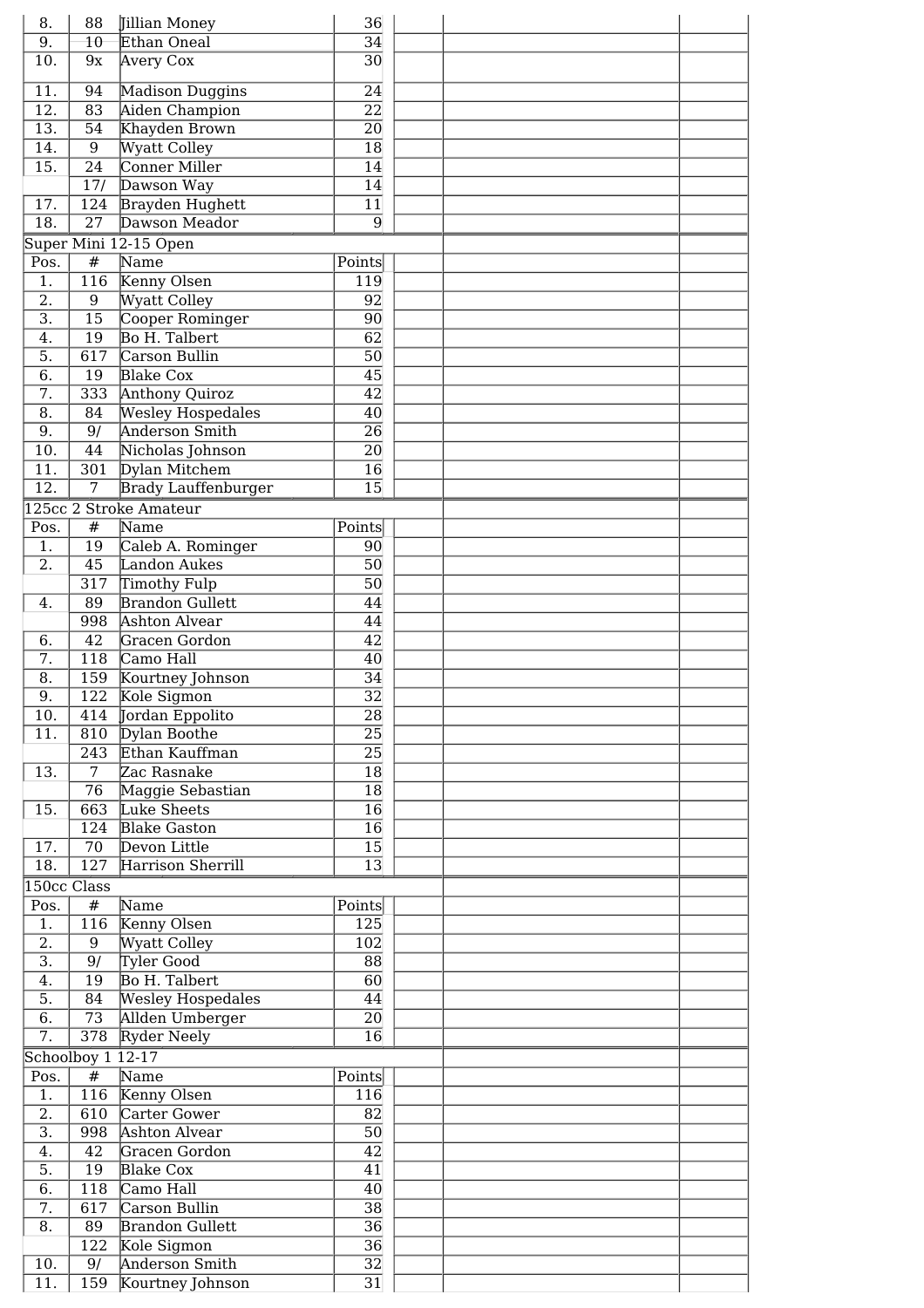| 12.               | 19                | <b>Bo H. Talbert</b>                           | $\overline{28}$                    |  |
|-------------------|-------------------|------------------------------------------------|------------------------------------|--|
| $\overline{13}$ . | 243               | Ethan Kauffman                                 | $\overline{25}$                    |  |
| $\overline{14}$ . | 17                | Jared Pressley                                 | 18                                 |  |
| $\overline{15}$ . | 7                 | Zac Rasnake                                    | $\overline{15}$                    |  |
| $\overline{16}$ . | 19                | Caleb A. Rominger                              | $\overline{14}$                    |  |
| 17.               | 127               | Harrison Sherrill                              | 13                                 |  |
| $\overline{18}$ . | 333               | <b>Anthony Quiroz</b>                          | $\overline{12}$                    |  |
|                   | Schoolboy 2 12-17 |                                                |                                    |  |
| Pos.              | $\overline{\#}$   | Name                                           | Points                             |  |
| $\overline{1}$ .  | $\overline{221/}$ | Hayden Black                                   | 114                                |  |
| $\overline{2}$ .  | 10                | Tyler Sink                                     | 90                                 |  |
| $\overline{3}$ .  | $\overline{4}$    | Carson Barker                                  | $\overline{68}$                    |  |
| 4.                | 317               | Timothy Fulp                                   | 50                                 |  |
| $\overline{5}$ .  | 423               | <b>Brad Hodge</b>                              | 44                                 |  |
| $\overline{6}$ .  | 498<br>998        | <b>Brayden Hincher</b><br><b>Ashton Alvear</b> | $\overline{40}$                    |  |
| 8.                | $\overline{126}$  | Samuel Hoosier                                 | $\overline{40}$<br>$\overline{30}$ |  |
| $\overline{9}$ .  | 18                | Shelby Chapman                                 | $\overline{28}$                    |  |
| 10.               | 90                | Alex Johnson                                   | $\overline{25}$                    |  |
| 11.               | 249               | <b>Andrew Martin</b>                           | $\overline{24}$                    |  |
| 12.               | 221               | Tacob Blackburn                                | $\overline{22}$                    |  |
|                   | 604               | Tyler Irvan                                    | $\overline{22}$                    |  |
| 14.               | $\overline{14}$   | Logan Brown                                    | $\overline{16}$                    |  |
| 15.               | $\overline{44}$   | Nicholas Johnson                               | $\overline{15}$                    |  |
|                   | 128               | <b>Brayden Lewis</b>                           | $\overline{15}$                    |  |
| 17.               | 29                | Preston Strader                                | 14                                 |  |
| $\overline{18}$ . | $\overline{26}$   | Christian Laporta                              | $\overline{13}$                    |  |
| Girls 9-13        |                   |                                                |                                    |  |
| Pos.              | #                 | Name                                           | Points                             |  |
| 1.                | 88                | Jillian Money                                  | 122                                |  |
| $\overline{2}$ .  | $\overline{88}$   | Aven Dellinger                                 | 44                                 |  |
| $\overline{3}$ .  | 13                | Emma James                                     | 40                                 |  |
| 4.                | 961               | Reagan Davis                                   | 25                                 |  |
| 5.                | 94                | Madison Duggins                                | $\overline{22}$                    |  |
| 6.                | 962               | Ryleigh Davis                                  | $\overline{20}$                    |  |
| $\overline{7}$ .  | $\overline{10}$   | Ava Strader                                    | $\overline{16}$                    |  |
|                   |                   | Women's 12yrs & Up (99cc & Up)                 |                                    |  |
| Pos.              | #                 | Name                                           | Points                             |  |
| 1.<br>2.          | 88<br>317         | Jillian Money<br>Elisabeth Driver              | 112<br>$\overline{79}$             |  |
| $\overline{3}$ .  | 18                |                                                |                                    |  |
|                   |                   |                                                |                                    |  |
|                   |                   | Shelby Chapman                                 | $\overline{75}$                    |  |
| 4.                | 871               | Kayla Burns                                    | 69                                 |  |
| 5.                | 217               | Alyssa Mcfarland                               | 42                                 |  |
|                   | 159               | Kourtney Johnson                               | 42                                 |  |
| 7.                | $\overline{3}$    | Carla Reyes                                    | 40                                 |  |
| 8.<br>9.          | 94<br>701         | Madison Duggins<br>Kimberly Patterson          | $\overline{38}$<br>30              |  |
| 10.               | 13                | Emma James                                     | $\overline{29}$                    |  |
| 11.               | 729               | Megan Hamrick                                  | 28                                 |  |
| 12.               | 76                | Maggie Sebastian                               | $\overline{22}$                    |  |
| 13.               | 627               | Sevanna Rorie                                  | 16                                 |  |
| 14.               | 61                | Carly Mabe                                     | $\overline{13}$                    |  |
|                   | 14                | Julie Cupples                                  | 13                                 |  |
|                   |                   | Trail Class (70cc-150cc)                       |                                    |  |
| Pos.              | #                 | Name                                           | Points                             |  |
| 1.                | 9                 | Wyatt Colley                                   | 108                                |  |
| 2.                | 413               | Duncan Sykes                                   | 88                                 |  |
| $\overline{3}$ .  | 50                | Dane Spencer                                   | 84                                 |  |
| 4.                | 9/                | Tyler Good                                     | 80                                 |  |
| 5.                | 777               | Zackary Burgess                                | $\overline{72}$                    |  |
| 6.                | 24                | Mark Andrews                                   | 64                                 |  |
| 7.                | 73                | Allden Umberger                                | 40                                 |  |
| 8.<br>9.          | 414<br>427        | Jordan Eppolito<br>Carter Oakes                | 26<br>25                           |  |
| 10.               | $\mathbf{1}$      | Carson Minor                                   | 24                                 |  |
| $\overline{11}$ . | $\overline{3}$    | Dakota Webb                                    | $\overline{22}$                    |  |
| 12.               | 9/                | Logan Stanley                                  | 20                                 |  |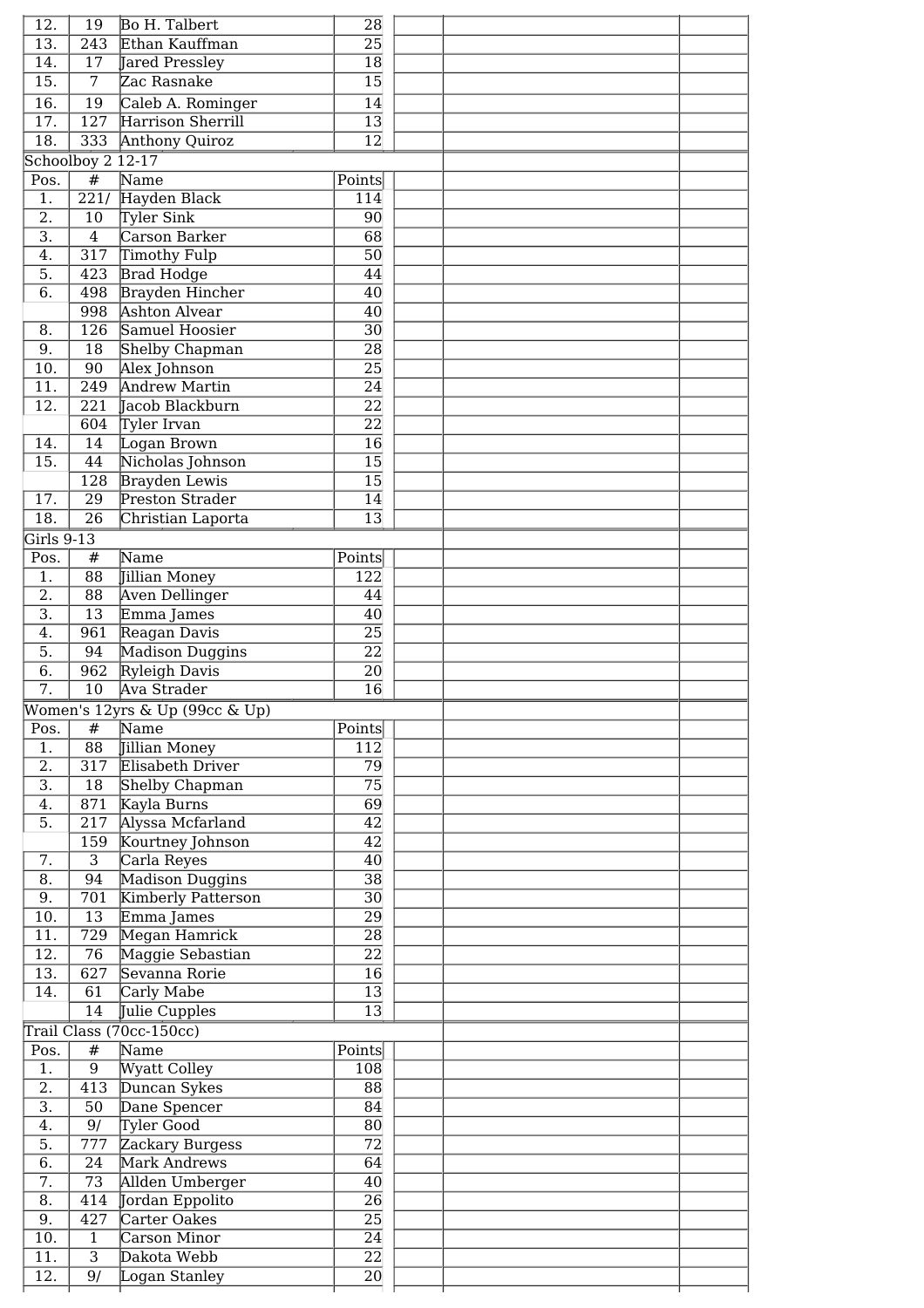| 13.                                  | 9                               | <b>Brooks Williams</b>                 | 15                               |  |  |
|--------------------------------------|---------------------------------|----------------------------------------|----------------------------------|--|--|
| 250A                                 |                                 |                                        |                                  |  |  |
| Pos.                                 | #                               | Name                                   | Points                           |  |  |
| 1.                                   | $\mathbf x$                     | <b>Josh Thomas</b>                     | 50                               |  |  |
|                                      |                                 |                                        |                                  |  |  |
| $\overline{2}$ .<br>$\overline{3}$ . | 900                             | Jed Drye<br><b>Brandon Blackwelder</b> | 44                               |  |  |
| 4.                                   | $\mathbf x$<br>$\overline{557}$ | Kailub Russell                         | 40<br>$\overline{25}$            |  |  |
|                                      |                                 |                                        |                                  |  |  |
| 250/450 B                            |                                 |                                        |                                  |  |  |
| Pos.                                 | $\#$                            | Name                                   | Points                           |  |  |
| 1.                                   | $\overline{221/}$               | Hayden Black                           | 96                               |  |  |
| $\overline{2}$ .                     | $\overline{55}$                 | Nathan Aguilar                         | $\overline{83}$                  |  |  |
| $\overline{3}$ .                     | $\overline{19}$                 | Caleb A. Rominger                      | $\overline{82}$                  |  |  |
| 4.                                   | $\overline{214}$                | Evan Lucas                             | $\overline{75}$                  |  |  |
| $\overline{5}$ .                     | 126                             | Tommy Gardner                          | $\overline{64}$                  |  |  |
| $\overline{6}$ .                     | 83                              | Josh Burton                            | $\overline{45}$                  |  |  |
| $\overline{7}$ .                     | $\overline{257}$                | <b>Brandon Berrier</b>                 | $\overline{32}$                  |  |  |
| $\overline{8}$ .                     | 103                             | Cole Lovette                           | $\overline{26}$                  |  |  |
| $\overline{9}$ .                     | 11                              | Sawyer Phillips                        | $\overline{25}$                  |  |  |
| $\overline{10}$ .                    | 176                             | Dawson Nixon                           | $\overline{22}$                  |  |  |
| 250C                                 |                                 |                                        |                                  |  |  |
| Pos.                                 | #                               | Name                                   | Points                           |  |  |
| 1.                                   | $\overline{12}$                 | Cole Cabre                             | 109                              |  |  |
| $\overline{2}$ .                     | 10                              |                                        | 81                               |  |  |
| $\overline{3}$ .                     |                                 | Tyler Sink                             |                                  |  |  |
|                                      | $\overline{22}$                 | Frank Lizano                           | $\overline{78}$                  |  |  |
| $\overline{4}$ .                     | $\overline{221}$                | Jacob Blackburn                        | $\overline{67}$                  |  |  |
| $\overline{5}$ .                     | 317                             | Timothy Fulp                           | $\overline{50}$                  |  |  |
| $\overline{6}$ .                     | 107                             | Jakob Owens                            | $\overline{49}$                  |  |  |
| $\overline{7}$ .                     | $\overline{16}$                 | <b>Seth Haithcock</b>                  | $\overline{48}$                  |  |  |
| $\overline{8}$ .                     | 288                             | <b>Billy Smith</b>                     | 41                               |  |  |
| 9.                                   | 431                             | Houston Hayworth                       | $\overline{36}$                  |  |  |
| $\overline{10}$ .                    | 498                             | Brayden Hincher                        | $\overline{31}$                  |  |  |
| 11.                                  | 118                             | $\overline{\text{Camo Hall}}$          | $\overline{30}$                  |  |  |
| 12.                                  | 610                             | Carter Gower                           | 29                               |  |  |
|                                      | $\overline{21}$                 | Caleb Drye                             | $\overline{29}$                  |  |  |
| 14.                                  | 28                              | Luis Suarez                            | $\overline{26}$                  |  |  |
|                                      | 122                             | Kole Sigmon                            | $\overline{26}$                  |  |  |
| 16.                                  |                                 | 604 Tyler Irvan                        | 25                               |  |  |
|                                      | 15                              | Addison Umberger                       | $\overline{25}$                  |  |  |
| 18.                                  | $\overline{7}$                  | <b>Iustin Hutton</b>                   | 24                               |  |  |
| 19.                                  | $\overline{29}$                 | Preston Strader                        | $\overline{22}$                  |  |  |
|                                      | 51                              | Nic Goss                               | $\overline{22}$                  |  |  |
| 21.                                  |                                 | Spencer Smith                          | 20                               |  |  |
|                                      | 146                             |                                        |                                  |  |  |
|                                      | 810                             | Dylan Boothe                           | 20                               |  |  |
| 23.                                  | 413                             | Joshua Faircloth                       | $\overline{18}$                  |  |  |
| 24.                                  | 11                              | Tordon Locklear                        | 17                               |  |  |
| 25.                                  | $\overline{27}$                 | <b>Sebastian Reyes</b>                 | 16                               |  |  |
|                                      | $\overline{1}$                  | Zack Bumgarner                         | 16                               |  |  |
| 27.                                  | 671                             | Drew Hartley                           | $\overline{15}$                  |  |  |
| $\overline{28}$ .                    | 212                             | Jeremy Langston                        | $\overline{14}$                  |  |  |
| 29.                                  | 45                              | Landon Aukes                           | 13                               |  |  |
|                                      | $\overline{423}$                | <b>Brad Hodge</b>                      | $\overline{13}$                  |  |  |
| 31.                                  | 90                              | Alex Johnson                           | 11                               |  |  |
| $\overline{32}$ .                    | $\overline{78}$                 | Justin Weatherly                       | 10                               |  |  |
|                                      | $\overline{126}$                | Samuel Hoosier                         | 10                               |  |  |
| 34.                                  | $\overline{26}$                 | Christian Laporta                      | $\overline{9}$                   |  |  |
|                                      | 159                             | Kourtney Johnson                       | $\overline{9}$                   |  |  |
| $\overline{36}$ .                    | 14                              | Logan Brown                            | $\overline{8}$                   |  |  |
|                                      | $\overline{241}$                | Kendall White                          | $\overline{8}$                   |  |  |
|                                      |                                 |                                        |                                  |  |  |
|                                      | 22/                             | Haven Brown                            | $\overline{8}$                   |  |  |
| 39.                                  | 871                             | Kayla Burns                            | $\overline{6}$                   |  |  |
| 40.                                  | 12/                             | Collin Grose                           | $\overline{5}$                   |  |  |
| 41.                                  | $\overline{7}$                  | Zac Rasnake                            | $\overline{4}$                   |  |  |
|                                      | 128                             | Brayden Lewis                          | $\overline{3}$                   |  |  |
| 42.                                  |                                 | Hunter Cochran                         | $\overline{3}$                   |  |  |
|                                      | 46                              |                                        |                                  |  |  |
| 44.                                  | 220                             | Daniel Goodman                         | $\overline{2}$                   |  |  |
|                                      | 414<br>15                       | Jordan Eppolito<br>Josh Johnston       | $\overline{2}$<br>$\overline{2}$ |  |  |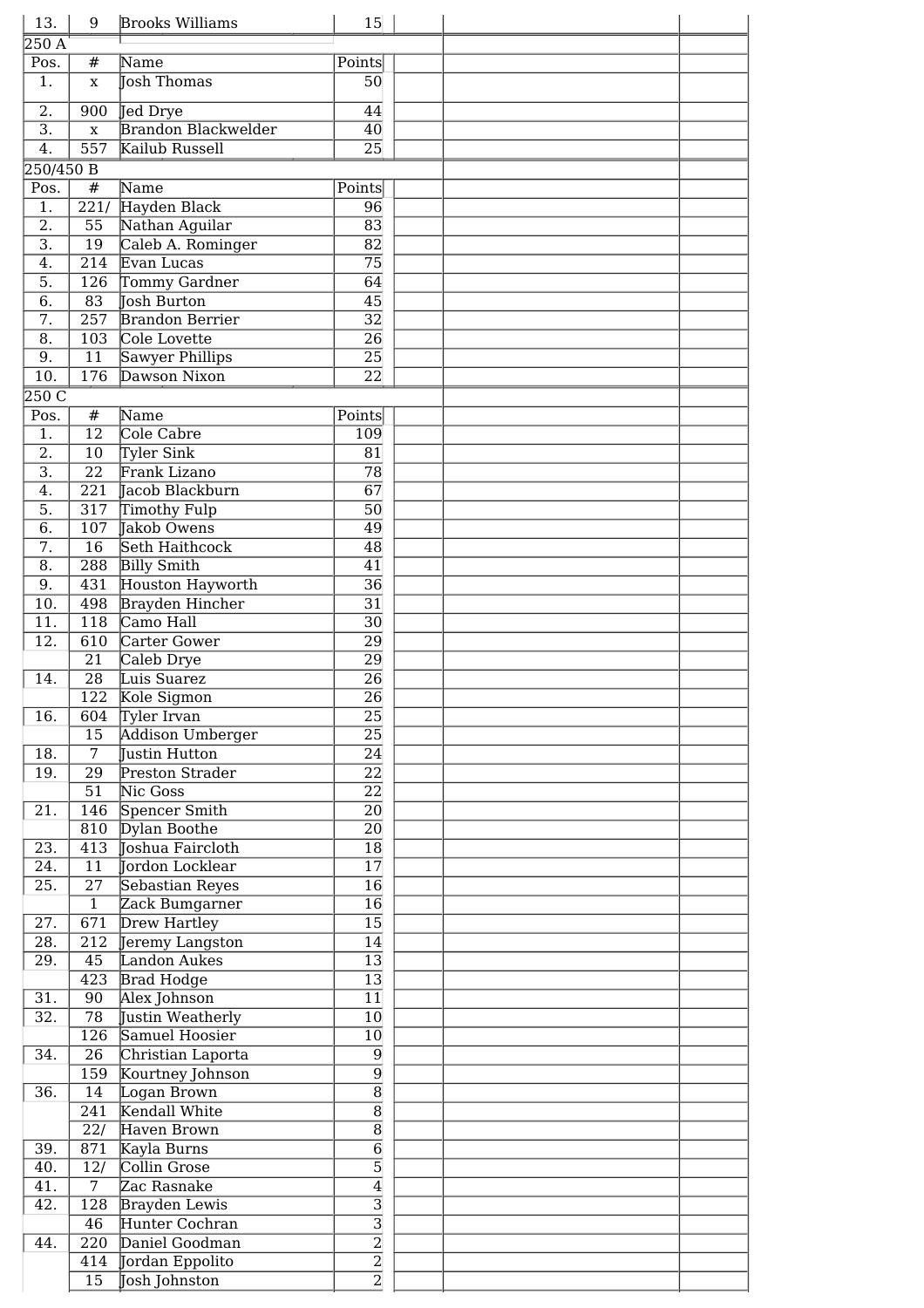|                                        | 714                                | Chase Black                        | $\overline{2}$                     |  |  |
|----------------------------------------|------------------------------------|------------------------------------|------------------------------------|--|--|
|                                        | 333                                | <b>Anthony Quiroz</b>              | $\overline{2}$                     |  |  |
|                                        | 472                                | Colvin Patterson                   | $\overline{2}$                     |  |  |
| 50.                                    | 83                                 | Joseph Gower                       | $\overline{1}$                     |  |  |
|                                        | 512                                | Tristen Johnstone                  | $\overline{1}$                     |  |  |
|                                        | 250 D (beginner)                   |                                    |                                    |  |  |
| Pos.                                   | $\#$                               | Name                               | Points                             |  |  |
| $\overline{1}$ .                       | $\overline{9}$                     | Dakota Priddy                      | 92                                 |  |  |
| $\overline{2}$ .                       | $\overline{26}$                    | Eduardo Lizano                     | $\overline{85}$                    |  |  |
| $\overline{3}$ .                       | $\overline{51}$                    | <b>Tanson Dezern</b>               | 81                                 |  |  |
| 4.                                     | 418                                | Josh Blankenship                   | $\overline{75}$                    |  |  |
| $\overline{5}$ .                       | $\overline{5}$                     | <b>Justin Aaron</b>                | $\overline{66}$                    |  |  |
| $\overline{6}$ .                       | $\overline{427}$                   | Carter Oakes                       | $\overline{65}$                    |  |  |
| $\overline{7}$ .                       | 22/                                | Christian Penland                  | $\overline{53}$                    |  |  |
| $\overline{8}$ .                       | $\overline{26}$                    | Christian Laporta                  | $\overline{44}$                    |  |  |
| $\overline{9}$ .                       | 7                                  | Luke Austin                        | $\overline{32}$                    |  |  |
| 10.                                    | $\overline{70}$                    | Devon Little                       | 31                                 |  |  |
| 11.                                    | 87                                 | Jeremiah Wood                      | 29                                 |  |  |
| $\overline{12}$ .                      | $\overline{21}$                    | <b>Jason Huffman</b>               | 28                                 |  |  |
| $\overline{13}$ .<br>$\overline{14}$ . | 113<br>$\overline{35}$             | Nate Adams<br><b>Justin Reavis</b> | $\overline{27}$<br>$\overline{24}$ |  |  |
| 15.                                    | $\overline{3}$                     | Carla Reyes                        | $\overline{22}$                    |  |  |
| $\overline{16}$ .                      | 663                                | Luke Sheets                        | 20                                 |  |  |
| 17.                                    | 27                                 | Corbin Payne                       | 18                                 |  |  |
| $\overline{18}$ .                      | $\overline{32}$                    | Dusty Buck                         | $\overline{16}$                    |  |  |
|                                        | 333                                | <b>Anthony Quiroz</b>              | $\overline{16}$                    |  |  |
| 20.                                    | 802                                | <b>Brandon Witt</b>                | $\overline{15}$                    |  |  |
|                                        | 17                                 | Ethan Rourk                        | $\overline{15}$                    |  |  |
| 22.                                    | 41                                 | Jesse Ciancimino                   | $\overline{12}$                    |  |  |
| 23.                                    | 44                                 | Skylar Whittington                 | 10                                 |  |  |
|                                        | $\prime$                           | Austin Wyatt                       | $\overline{10}$                    |  |  |
| 25.                                    | 298                                | Charlie Childress                  | $\overline{8}$                     |  |  |
|                                        | 124                                | <b>Blake Gaston</b>                | $\overline{8}$                     |  |  |
| 27.                                    | 11                                 | Kinston Flippin                    | 7                                  |  |  |
| 28.                                    | 448                                | Kyler Fix                          | $\overline{5}$                     |  |  |
| $\overline{29}$ .                      | 127                                | Harrison Sherrill                  | $\overline{4}$                     |  |  |
| 450A                                   |                                    |                                    |                                    |  |  |
| Pos.                                   | #                                  | Name                               | Points                             |  |  |
| 1.                                     | 900                                | Jed Drye                           | 50                                 |  |  |
| $\overline{2}$ .                       | $\mathbf X$                        | <b>Brandon Blackwelder</b>         | 44                                 |  |  |
| $\overline{3}$ .                       | $\overline{592}$                   | Sean Kilkenny                      | 40                                 |  |  |
| 4.                                     | 891                                | Chris Barlow                       | $\overline{36}$                    |  |  |
| 5.                                     | $\overline{21}$                    | Justin Kendrick                    | 25                                 |  |  |
|                                        | 144                                | Jared Tuten                        | $\overline{25}$                    |  |  |
| 450 C                                  |                                    |                                    |                                    |  |  |
| Pos.                                   | $\#$                               | $\overline{\text{Name}}$           | Points                             |  |  |
| $\overline{1}$ .                       | $\overline{12}$                    | Cole Cabre                         | 105                                |  |  |
| $\overline{2}$ .                       | $\overline{403}$                   | <b>Wade Collins</b>                | $\overline{91}$                    |  |  |
| $\overline{3}$ .                       | $\overline{14}$                    | Evan Cupples                       | 84                                 |  |  |
| 4.                                     | $\overline{45}$<br>$\overline{22}$ | Ethan Watson<br>Frank Lizano       | $\overline{83}$<br>$\overline{78}$ |  |  |
| 5.<br>6.                               | $\overline{4}$                     | Carson Barker                      | $\overline{61}$                    |  |  |
| $\overline{7}$ .                       | 288                                | Dyson Williard                     | $\overline{50}$                    |  |  |
| $\overline{8}$ .                       | $\overline{21}$                    | Caleb Drye                         | $\overline{47}$                    |  |  |
| $\overline{9}$ .                       | $\overline{1}$                     | <b>Bryan Clevinger</b>             | 40                                 |  |  |
| 10.                                    | 220                                | Daniel Goodman                     | $\overline{34}$                    |  |  |
| 11.                                    | $\overline{26}$                    | Christian Laporta                  | $\overline{32}$                    |  |  |
|                                        | 15                                 | Addison Umberger                   | $\overline{32}$                    |  |  |
| 13.                                    | 249                                | <b>Andrew Martin</b>               | $\overline{31}$                    |  |  |
| 14.                                    | 8                                  | Daniel Caissie                     | $\overline{27}$                    |  |  |
| 15.                                    | 146                                | Spencer Smith                      | $\overline{25}$                    |  |  |
| 16.                                    | 288                                | <b>Billy Smith</b>                 | $\overline{24}$                    |  |  |
| 17.                                    | 27                                 | <b>Sebastian Reyes</b>             | $\overline{22}$                    |  |  |
| $\overline{18}$ .                      | 107                                | Jakob Owens                        | $\overline{18}$                    |  |  |
| 19.                                    | 777                                | Zackary Burgess                    | $\overline{16}$                    |  |  |
|                                        | 78                                 | Justin Weatherly                   | $\overline{16}$                    |  |  |
| 21.                                    | 14/                                | Conner French                      | $\overline{15}$                    |  |  |
|                                        |                                    |                                    |                                    |  |  |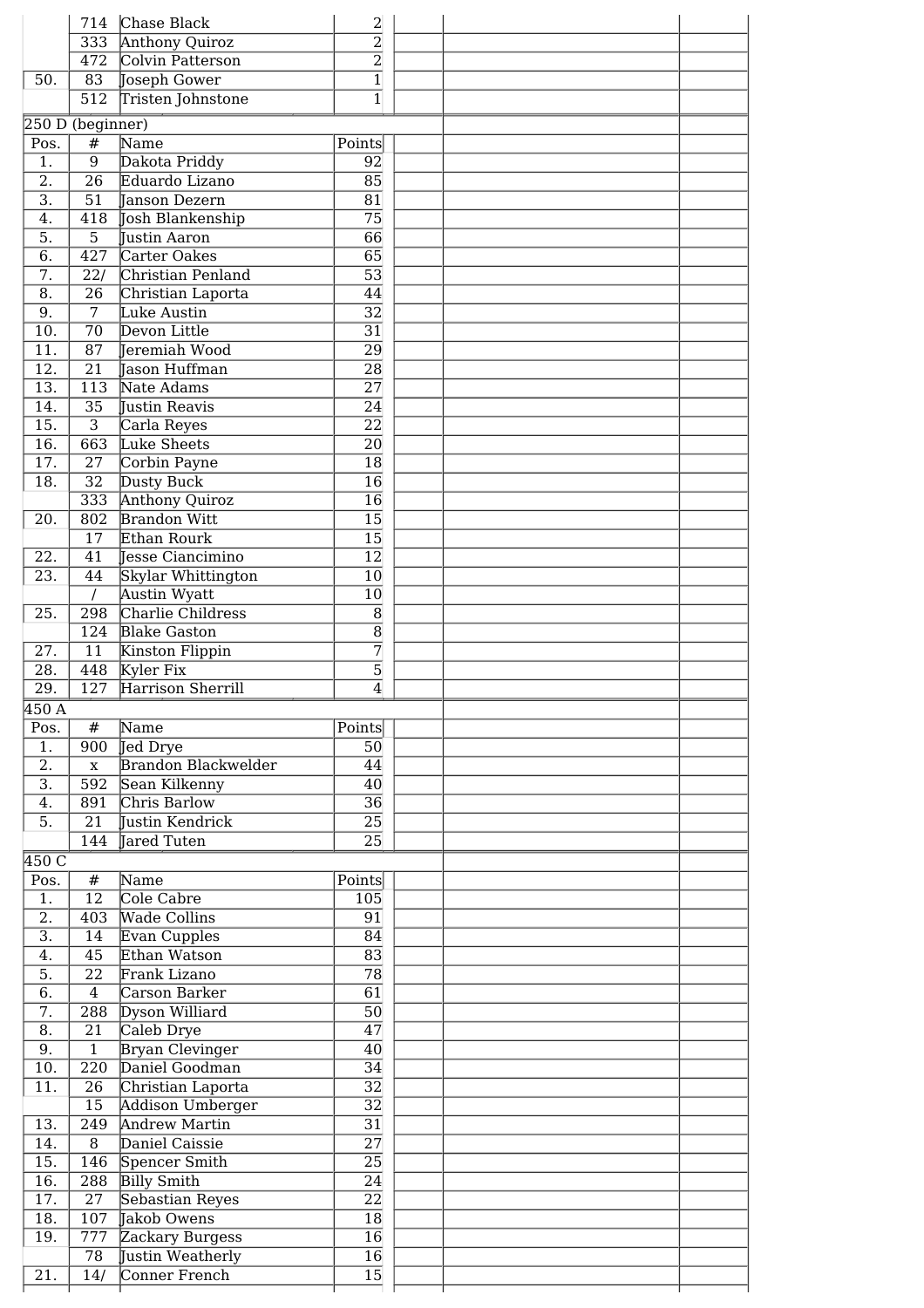| 22.               | 29                            | Preston Strader        | 14               |  |  |
|-------------------|-------------------------------|------------------------|------------------|--|--|
| $\overline{23}$ . | $\overline{29}$               | Davis Temple           | $\overline{13}$  |  |  |
| 24.               | 878                           | Levi Neely             | $\overline{11}$  |  |  |
| $\overline{25}$ . | 46                            | Hunter Cochran         | $\overline{10}$  |  |  |
|                   | $\overline{55}$               | <b>Andrew Hefner</b>   | $\overline{10}$  |  |  |
| $\overline{27}$ . | $\overline{357}$              | Richie Montellano      | $\overline{8}$   |  |  |
| 28.               | 41                            | William Cranston       | $\overline{7}$   |  |  |
| 29.               | 627                           | <b>Adam Sims</b>       | $\overline{6}$   |  |  |
| $\overline{30}$ . | 472                           | Colvin Patterson       | $\overline{4}$   |  |  |
| $\overline{31}$ . | 431                           | Houston Hayworth       | $\overline{2}$   |  |  |
|                   | $\overline{450}$ D (beginner) |                        |                  |  |  |
| Pos.              | #                             | Name                   | Points           |  |  |
| $\overline{1}$ .  | $\overline{26}$               | Eduardo Lizano         | 101              |  |  |
|                   | 8                             | Dalton Fowler          | $\overline{101}$ |  |  |
| $\overline{3}$ .  | 418                           | Josh Blankenship       | $\overline{72}$  |  |  |
| $\overline{4}$ .  | $\overline{22/}$              | Christian Penland      | $\overline{67}$  |  |  |
| $\overline{5}$ .  | I                             | Nicholas Whitaker      | 40               |  |  |
| $\overline{6}$ .  | S.                            | Corey Weaver           | $\overline{36}$  |  |  |
| $\overline{7}$ .  | $\overline{9}$                | <b>Brooks Williams</b> | $\overline{20}$  |  |  |
| $\overline{8}$ .  | $\overline{5}$                | Justin Aaron           | $\overline{18}$  |  |  |
| $\overline{9}$ .  | $\overline{27}$               | Corbin Payne           | $\overline{16}$  |  |  |
|                   | 10                            | Cameron Lyons          | $\overline{16}$  |  |  |
|                   | $\overline{42}$               | Dillon Burton          | $\overline{16}$  |  |  |
| 12.               | 903                           | Johnathan Lyons        | $\overline{15}$  |  |  |
| 13.               | 298                           | Charlie Childress      | 14               |  |  |
| $\overline{14}$ . | $\overline{213}$              | David Lee Carver Jr    | $\overline{13}$  |  |  |
|                   | <b>Unlimited Am B-c-d</b>     |                        |                  |  |  |
| Pos.              | $\overline{\#}$               | Name                   | Points           |  |  |
| 1.                | 288                           | <b>Billy Smith</b>     | 102              |  |  |
| $\overline{2}$ .  | $\overline{55}$               | Nathan Aguilar         | 89               |  |  |
| $\overline{3}$ .  | $\overline{21}$               | Caleb Drye             | $\overline{77}$  |  |  |
| 4.                | $\overline{214}$              | Evan Lucas             | $\overline{75}$  |  |  |
| 5.                | 777                           | Zackary Burgess        | $\overline{48}$  |  |  |
| $\overline{6}$ .  | 118                           | Camo Hall              | $\overline{36}$  |  |  |
| 7.                | $\overline{220}$              | Daniel Goodman         | $\overline{29}$  |  |  |
| 8.                | 423                           | <b>Brad Hodge</b>      | $\overline{28}$  |  |  |
| 9.                | $\overline{25}$               | <b>Brent Wilkerson</b> | $\overline{26}$  |  |  |
| 10.               | 11                            | Jordon Locklear        | 25               |  |  |
|                   | 11                            | Sawyer Phillips        | $\overline{25}$  |  |  |
| 12.               | $\overline{I}$                | Nicholas Whitaker      | $\overline{24}$  |  |  |
| $\overline{13}$ . | 90                            | Alex Johnson           | $\overline{22}$  |  |  |
| 14.               | 17                            | <b>Jared Pressley</b>  | $\overline{20}$  |  |  |
|                   | 212                           | Jeremy Langston        | $\overline{20}$  |  |  |
| 16.               | 671                           | <b>Drew Hartley</b>    | $\overline{18}$  |  |  |
| 17.               | $\overline{12/}$              | Collin Grose           | $\overline{15}$  |  |  |
| 18.               | 176                           | Dawson Nixon           | $\overline{14}$  |  |  |
| 19.               | 911                           | Josh Sharp             | $\overline{13}$  |  |  |
| $\overline{20}$ . | 663                           | Luke Sheets            | $\overline{12}$  |  |  |
| 21.               | 357                           | Richie Montellano      | $\overline{11}$  |  |  |
| 22.               | 3                             | Eric Cullop            | 10               |  |  |
| 23.               | $\overline{1}$                | Zack Bumgarner         | $\overline{8}$   |  |  |
|                   | 25+ Vet A/expert              |                        |                  |  |  |
| Pos.              | #                             | Name                   | Points           |  |  |
| 1.                | $\overline{900}$              | Jed Drye               | 50               |  |  |
| 2.                | 592                           | Sean Kilkenny          | 44               |  |  |
| 3.                | 103                           | Cole Lovette           | 42               |  |  |
| 4.                | 891                           | Chris Barlow           | 40               |  |  |
| 5.                | $\overline{557}$              | Kailub Russell         | $\overline{25}$  |  |  |
|                   | 144                           | <b>Jared Tuten</b>     | $\overline{25}$  |  |  |
|                   | 112                           | Chapman Harkrader      | 25               |  |  |
| 8.                | 21                            | Tustin Kendrick        | 22               |  |  |
|                   | 918                           | James Jetmar           | $\overline{22}$  |  |  |
|                   | 25+ Amateur                   |                        |                  |  |  |
| Pos.              | #                             | Name                   | Points           |  |  |
| $\overline{1}$ .  | $\overline{403}$              | <b>Wade Collins</b>    | 94               |  |  |
| $\overline{2}$ .  | 126                           | Tommy Gardner          | $\overline{72}$  |  |  |
| $\overline{3}$ .  | $\overline{257}$              | <b>Brandon Berrier</b> | 40               |  |  |
|                   |                               |                        |                  |  |  |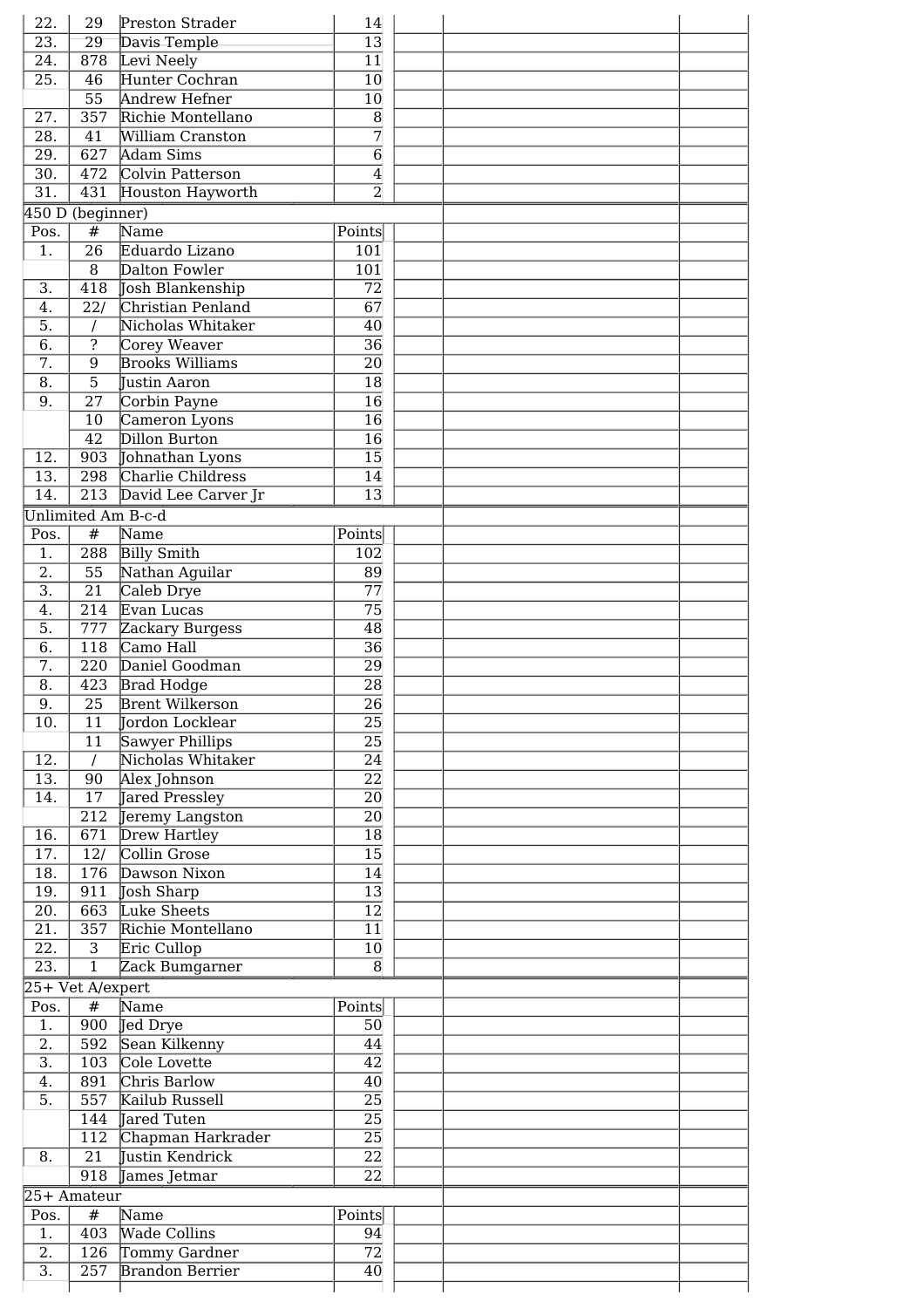|                   | 127                   | Matthew Billings         | 40               |  |
|-------------------|-----------------------|--------------------------|------------------|--|
| 5.                | $\overline{1}$        | <b>Bryan Clevinger</b>   | $\overline{36}$  |  |
|                   | 95                    | Louis Strick             | $\overline{36}$  |  |
|                   | $\overline{17}$       | Jonathan Thompson        | $\overline{36}$  |  |
| 8.                | 325                   | <b>Timothy Mcguire</b>   | $\overline{32}$  |  |
| 9.                | 896                   | Dakota Davis             | $\overline{30}$  |  |
| 10.               | 95                    | Louis Strick             | 28               |  |
| 11.               | $\overline{28}$       | Luis Suarez              | 26               |  |
| 12.               | $\overline{231}$      | Dustin Oliver            | 25               |  |
| 13.               | 18                    | Terrance Mccullough      | $\overline{22}$  |  |
| 14.               | 98                    | Michael Cook             | 20               |  |
|                   | $\overline{321}$      | <b>Brandon Parrish</b>   | $\overline{20}$  |  |
|                   | 30+ Amateur           |                          |                  |  |
| Pos.              | #                     | Name                     | Points           |  |
| 1.                | $\overline{33}$       | <b>Bobby Maiden</b>      | 122              |  |
| $\overline{2}$ .  | $\overline{14}$       | Evan Cupples             | 106              |  |
| $\overline{3}$ .  | $\overline{83}$       | Joseph Gower             | $\overline{77}$  |  |
| $\overline{4}$ .  | $\overline{6}$        | Timmy Perdue             | 74               |  |
| $\overline{5}$ .  | 17                    | Ryan Smith               | $\overline{52}$  |  |
| 6.                | $\overline{020}$      | Thomas Hendrickson       | 44               |  |
| $\overline{7}$ .  | 325                   | Timothy Mcguire          | 40               |  |
| $\overline{8}$ .  | 429                   | Johnny Sweat             | 28               |  |
| 9.                | 231                   | Dustin Oliver            | $\overline{25}$  |  |
| 10.               | 959                   | <b>Harley Addair</b>     | $\overline{20}$  |  |
| 11.               | 321                   | <b>Brandon Parrish</b>   | 18               |  |
| 12.               | 54                    | Lee Haenschen            | 15               |  |
|                   | 878                   | Levi Neely               | 15               |  |
| 14.               | $\overline{3}$        | Eric Cullop              | $\overline{13}$  |  |
| $\overline{15}$ . | $\overline{25}$       | <b>Ben Schwartz</b>      | $\overline{12}$  |  |
| $\overline{16}$ . | 284                   | Gage Martin              | $\overline{11}$  |  |
|                   | 40+ Vet A/expert      |                          |                  |  |
| Pos.              | #                     | Name                     | Points           |  |
| 1.                |                       | 918 James Jetmar         | 25               |  |
|                   | 112                   | Chapman Harkrader        | $\overline{25}$  |  |
|                   | 40+ Amateur           |                          |                  |  |
| Pos.              | #                     | Name                     | Points           |  |
| $\overline{1.}$   |                       | 469 Jeff Flemister       | $\overline{109}$ |  |
| 2.                | 43/                   | Dean Lyons               | 90               |  |
| $\overline{3}$ .  | 220                   | Sylvester Black          | 66               |  |
| 4.                | $\overline{25}$       | <b>Brent Wilkerson</b>   | $\overline{56}$  |  |
| 5.                | 294                   | Richard Hoy              | $\overline{50}$  |  |
| 6.                | 919                   |                          |                  |  |
| 7.                |                       |                          |                  |  |
| 8.                |                       | Greg Cooper              | 44               |  |
|                   | 99                    | <b>Brian Good</b>        | 43               |  |
|                   | $\overline{35}$       | Justin Reavis            | $\overline{32}$  |  |
| 9.                | $\overline{?}$        | Tim Shoffner             | $\overline{30}$  |  |
|                   | 176                   | Ken Shoffner             | $\overline{30}$  |  |
| 11.               | 16                    | Richie Stone             | $\overline{25}$  |  |
|                   | $\overline{3}$        | Kevin Joyce              | $\overline{25}$  |  |
| 13.               | 959                   | Harley Addair            | $\overline{22}$  |  |
| 14.               | 93                    | Scott Cameron            | $\overline{14}$  |  |
|                   | 50+ Amateur           |                          |                  |  |
| Pos.              | #                     | Name                     | Points           |  |
| $1$ .             | $\overline{5}$        | Chris Stone              | 113              |  |
| $\overline{2}$ .  | 43/                   | Dean Lyons               | $\overline{100}$ |  |
| $\overline{3}$ .  | 331                   | Jeff Blankenship         | $\overline{69}$  |  |
| 4.                | 65                    | Philip Woerner           | 60               |  |
| 5.                | 96                    | Carl Scheidbach          | 54               |  |
| 6.                | 927                   | Raul Reyes               | 40               |  |
| 7.                | 11                    | Duane Cameron            | $\overline{32}$  |  |
|                   | 21                    | Jim Mcglywnn             | $\overline{32}$  |  |
| 9.                | 272                   | Shannon Mcglamery        | $\overline{25}$  |  |
| 10.               | $\overline{4}$        | Kevin French             | $\overline{20}$  |  |
|                   | $\overline{35}$       | Kenneth Pruss            | 20               |  |
| 12.               | 93                    | Scott Cameron            | $\overline{14}$  |  |
|                   | <b>Warriors Class</b> |                          |                  |  |
| Pos.<br>1.        | #<br>$\overline{41}$  | Name<br>William Cranston | Points<br>75     |  |